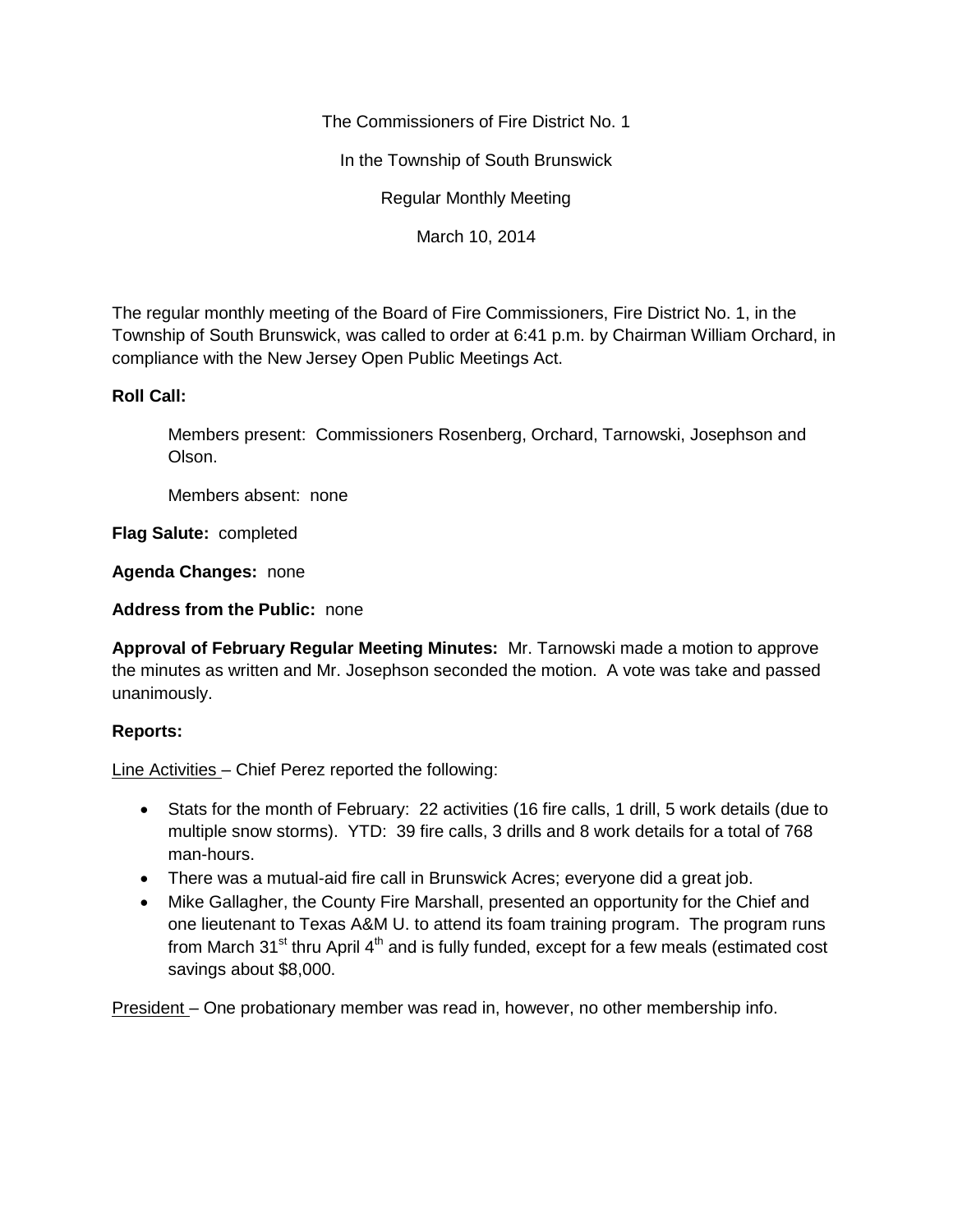Treasurer's Report/Voucher List – Mr. Rosenberg presented his report (file copy attached) and reported there is nothing to comment on. Mr. Tarnowski made a motion to approve the Report and Voucher List as presented and Mr. Olson seconded the motion. A vote was taken and passed unanimously.

Secretary's Report – Mr. Olson reported that the Election was held and that Mr. Orchard was elected.

Fire Coordinator's Report – Mr. Perez reported the following:

- 1. The problem with Engine 221 was identified; the ignition coil and a bad switch were replaced.
- 2. The Brush Truck is due to be completed by March  $31<sup>st</sup>$ .
- 3. The Audit was completed last week and everything seemed to go smoothly. It was noted that the Auditor will present his findings at a regular monthly meeting, once it is completed.
- 4. Estimates are being received for landscaping services. Currently, it costs \$4,700 for grass cutting and one spring clean up and one fall clean up. Fertilization and pest control is another \$1,075. In addition, maintenance of trees and shrubs is \$2,145. Two other estimates should arrive shortly. It was noted that the current landscaper does a very good job and is very responsive. This will be discussed at next month's meeting.

Chairman - Mr. Orchard stated that all Commissioners must submitted their Financial Disclosure Foams to the Township Clerk.

Standing Committee Reports:

*Fire Company Liaison –* nothing to report.

*Rescue Squad Liaison –* nothing to report.

*Public Relations –* The Budget and Election results are posted on the Website.

*State Association –* no one attended the meeting.

*Insurance –* nothing to report.